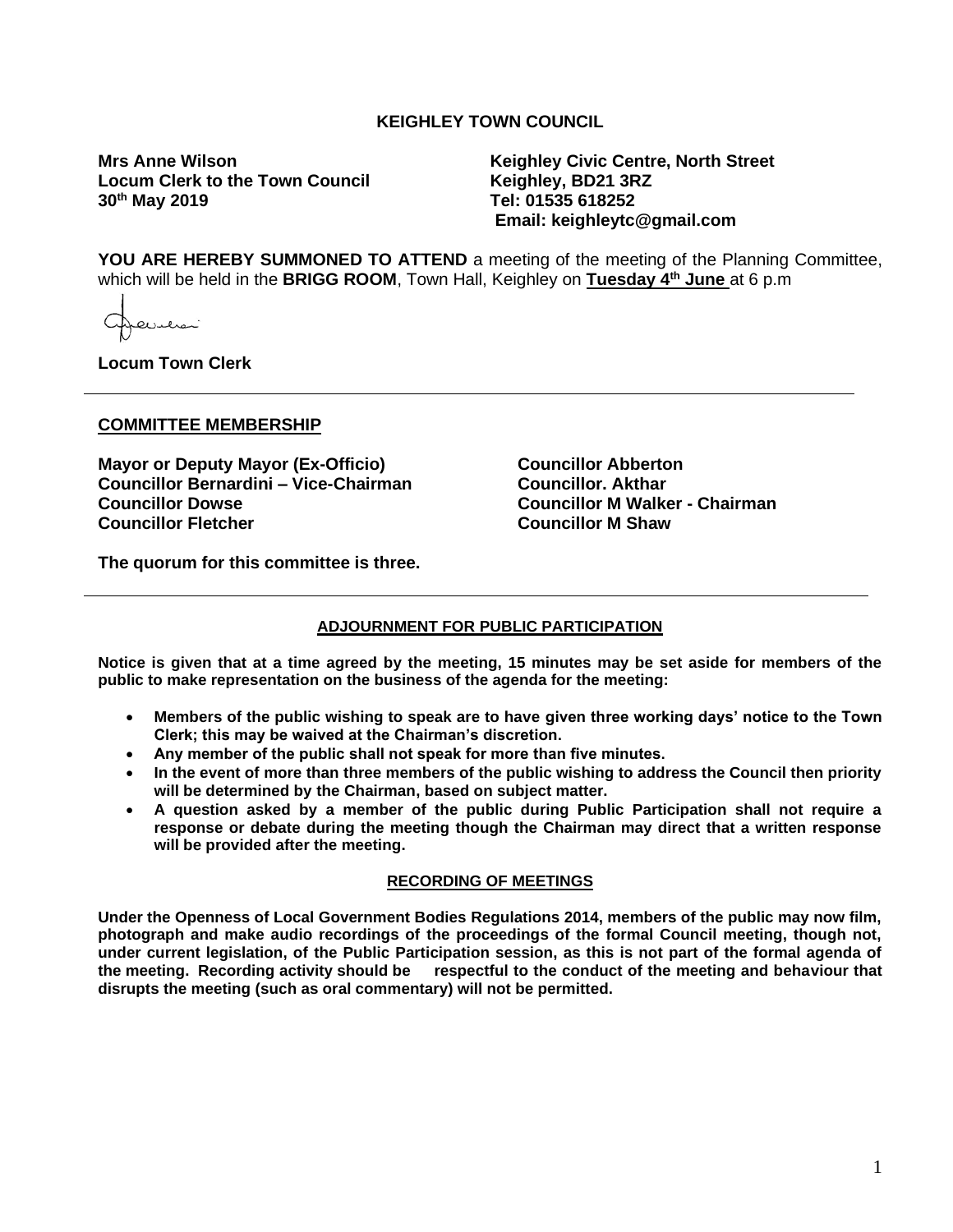## **AGENDA**

# **1. Fire safety announcement**

## **2. Apologies for absence**

Members are asked to receive apologies of absence for this meeting.

# **3. Declarations of Interest**

To receive declarations of interest under consideration on this agenda in accordance with the Localism Act 2011 s32 and The Relevant Authorities (Disclosable Pecuniary Interests) Regulations 2012.

(Members are reminded that should you declare a pecuniary interest at a meeting, it is your responsibility to inform the Monitoring Officer).

- i) Declarations of Interest from Members
- ii) Declarations of Interest from Officers

# **4. Public Question Time and Participation**

Members of the public are advised that they are welcome to ask questions about items on the Agenda. It is not always possible to give a verbal response at the meeting and questions may receive a written reply.

No resolution can be made under this item.

Questions should relate to matters of Town Council policy or practice and not relate to the individual affairs of either the questioner or any other named person.

# **5. Minutes**

Members are asked to approve the minutes of the Planning Committee meeting held on Tuesday 21<sup>st</sup> May 2019.

Copy attached

## **6. Committee comments on Planning Applications**

Members are asked to consider and comment on the following:

I) New applications

19/02302/HOU 14 Birchwood Road Keighley Construction of single storey garage and kitchen/utility room extension to side of dwelling

19/02300/HOU 11 Aireville Street Keighley Instillation of dormer window to front

19/0224/LBC 101 North Street Keighley Relocate pub cellar condensers to second floor, reconfigure staff area layouts, installation of free standing shopfitted coffee station and associated works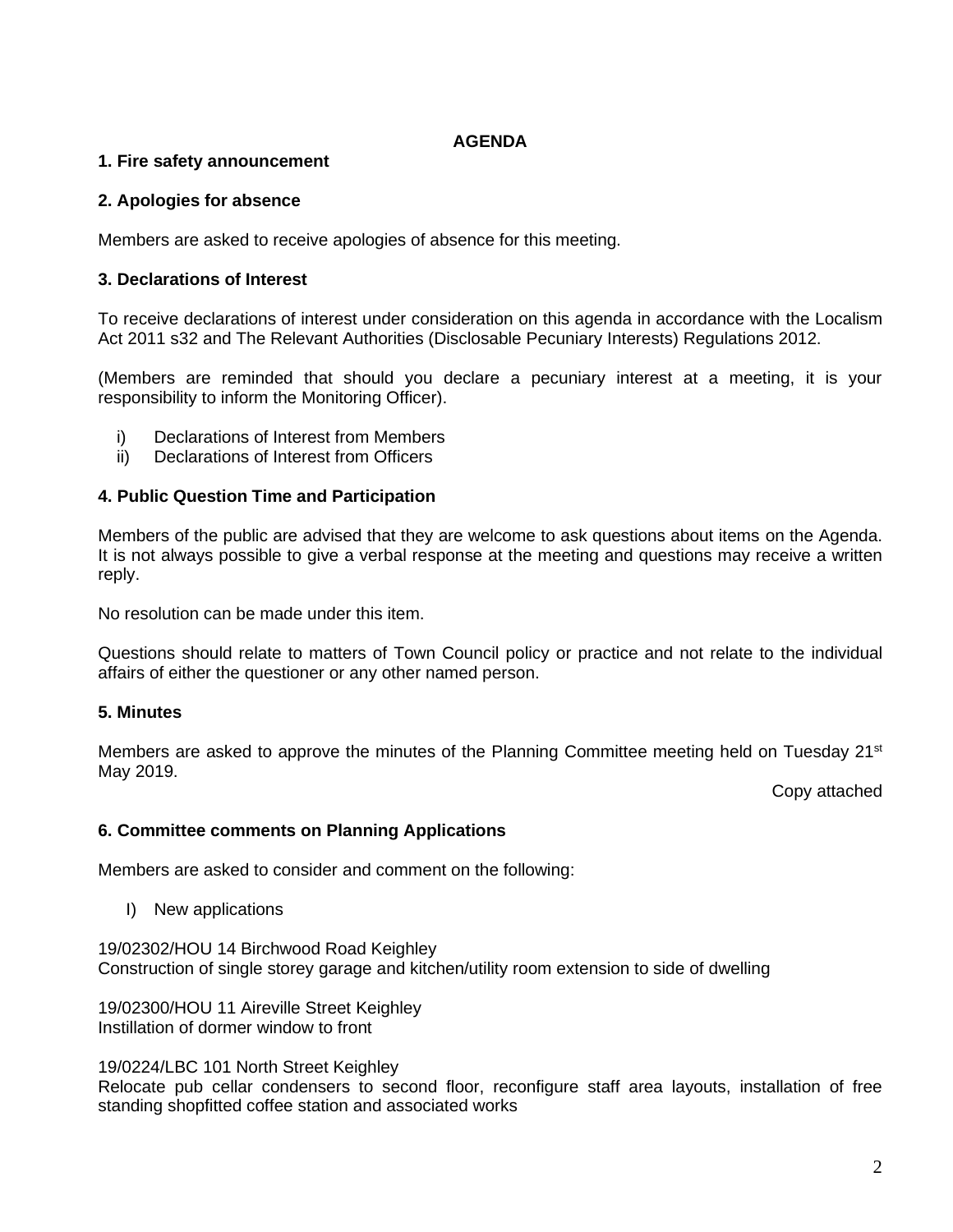17/06276/NMA03 The Livery Rooms North Street Keighley

Non-material amendment to planning permission 17/06276/FUL to include: raised garden section to the rear is level with Scott Street and to implement a passenger lift in lieu to allow access to all patrons throughout the garden.

19/02230/ADV The Co-operative Bradford Road Riddlesden Keighley Various illuminated and non-illuminated signage

19/02222/REM Land To The North Of Harden Road Long Lee Reserved matters application requesting consideration of access, appearance, landscaping, layout and scale for one dwelling (pursuant to outline approval 17/03881/OUT)

19/02186/HOU 188 Bradford Road Riddlesden Keighley First floor extension, alterations, boundary wall treatment and detached home office/store building

19/02238/HOU 51 Nashville Terrace Keighley Front and rear dormer windows

19/02239/HOU 58 Malsis Road Keighley Part two and single storey rear extension with integral garage conversion

19/02166/HOU 86 Cherry Tree Rise Long Lee Single storey rear extension

19/02182/TPO 14 Woodside Keighley T1 and T2 Beech – Fell and remove

17/03779/NMA01 2 Spring Place Long Lee Non material amendment to planning permission 17/03779/HOU to include: extension of the rear patio

19/02167/HOU 10 Rivock Avenue Keighley Rear first floor extension

19/02164/HOU 25 Cliffe Street Keighley Front dormer window

iii) Applications Granted

19/01583/HOU 30 Westlea Avenue Riddlesden Keighley Two storey side extension

19/01459/FUL 11 Rushy Fall Meadow Keighley Constructio of pair of semi-detached dwellings

19/01476/HOU 31 Hillside Avenue Oakworth Extension to side

19/01309/HOU 17 Springfield Road Keighley Double storey side extension in relation to disables access and installation of hoist and wet room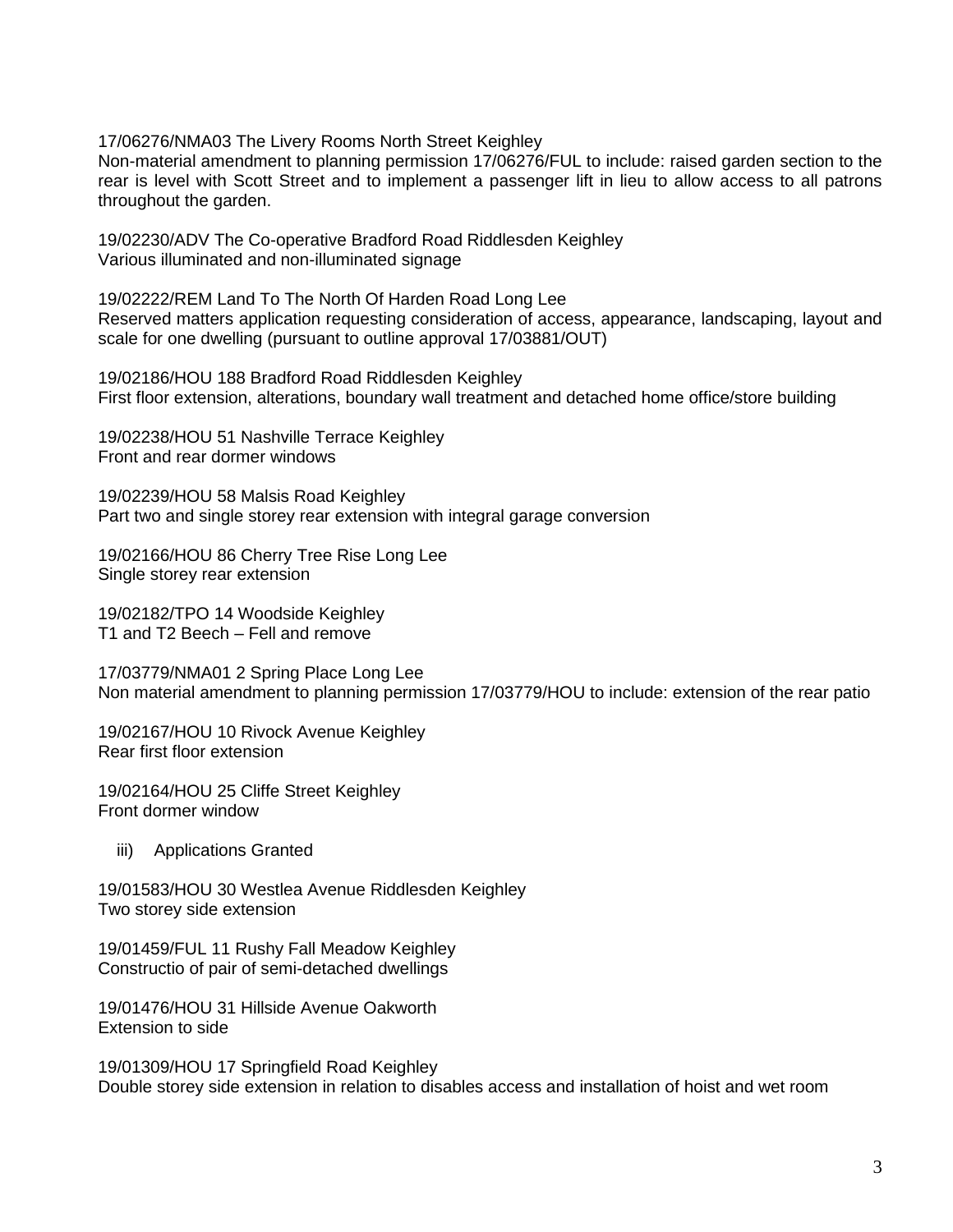17/01066/FUL Nelsons Builders Merchants Gresley Road Keighley Construction of (B8 use class) storage unit

19/02008/LBC The Commercial Hotel 16 Church Street Keighley New signage, lighting and colour change of external window frames and mullions. Frames DH 00NN 37/000 and mullions DH 00NN 20/000

19/02007/ADV The Commercial Hotel 16 Church Street Keighley One hanging sign, one pictorial panel, one fascia, one amenity boars, two plaques

19/01487/HOU 51 Goulbourne Street Keighley Proposed single storey rear extension

19/01488/HOU 8 Calver Road Keighley Construction of two storey side extension – resubmission

19/01363/HOU 10 Exley Avenue Keighley Demolition of existing porch and conservatory, construction of two-storey side and single-storey rear extension

19/01357/HOU 11 Fell Crescent Keighley Two storey side extension

19/01117/FUL Ponden Mill Ponden Lane Stanbury Keighley Replacement of footbridge

14/02541/SUB04 Land At Occupation Lane Keighley Submission of details required by Condition 3 (materials) of permission 14/02541/MAF

18/04181/OUT Land West of Quarry House Green Head Lane Keighley Outline application for construction of two pairs of semi detached dwellings (consideration of access, appearance layout and scale)

18/03005/FUL Land at Former Dawat Lounge Bradford Road Keighley Construction of new three-storey building with five ground floor retail units, five first floor apartments and four second floor apartments including landscaping and external works

iv) Applications Refused

There was no notification of any refused applications received.

v) Other Planning Matters

There are none as at the time of writing the agenda.

## **9. Delegation of comments on Planning Applications**

Members are asked to agree any applications to be delegated to the Locum Town Clerk for comment.